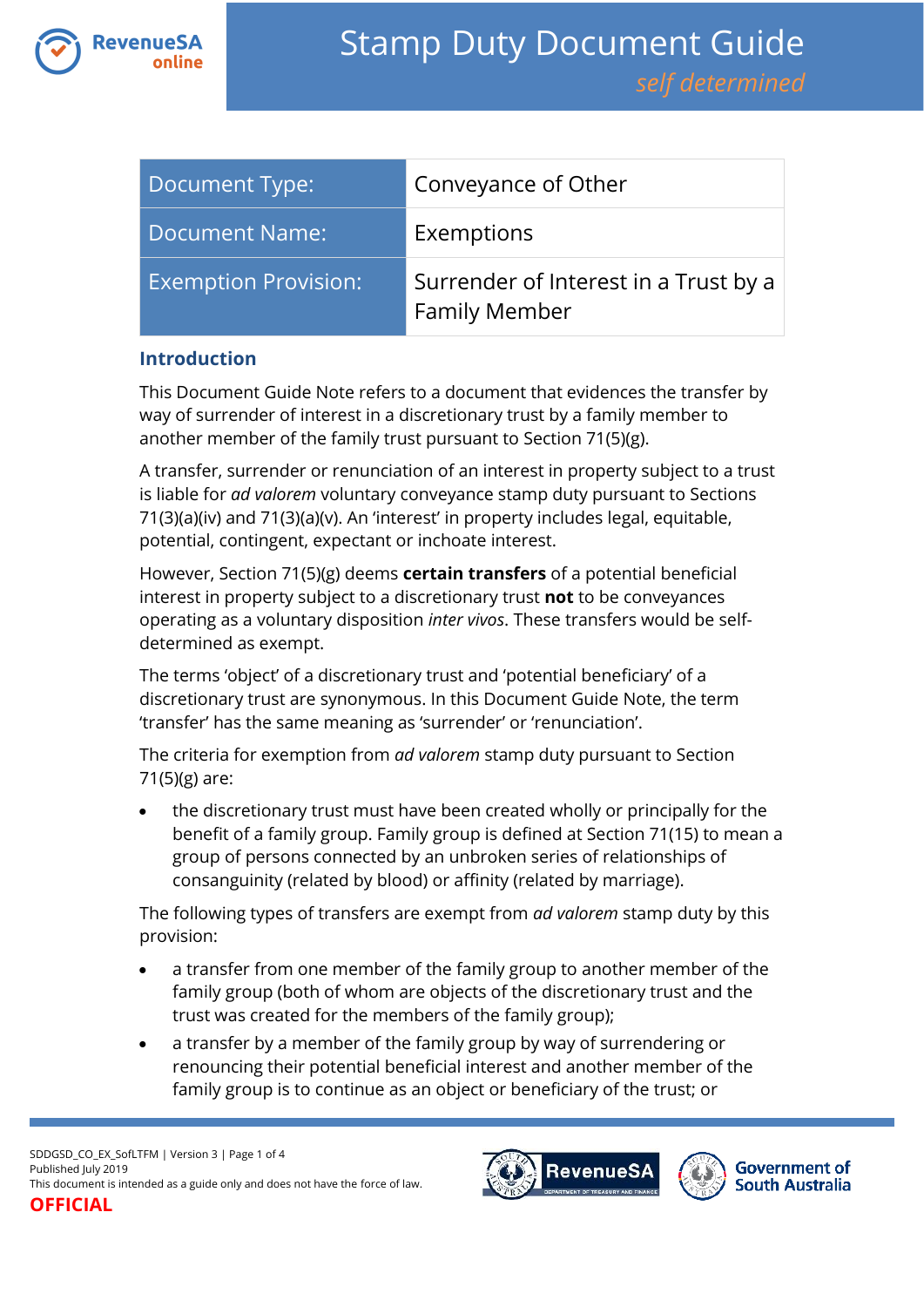

 an acknowledgment by the trustee (pursuant to his/her power or authority) that a member of the family group no longer has any interest in the trust, and another member of the family group is to continue as an object or beneficiary of the trust.

### **What documents can I self-determine under this document type?**

The document can be in the form of:

 any document that evidences the surrender or renunciation of interest in a discretionary trust by a family member (usually in the form of a Deed).

# **What types of transactions can I self-determine under this document type?**

A document that evidences the surrender or renunciation of interest in a discretionary trust by a family member is deemed **suitable** for selfdetermination under this document type where:

- the transfer is from one member of the family group to another member of the family group (both of whom are objects of the discretionary trust and the trust was created for the members of the family group); or
- the transfer is by a member of the family group by way of surrendering or renouncing their potential beneficial interest and another member of the family group continues as an object or beneficiary of the trust; or
- an acknowledgment by the trustee (pursuant to his/her power or authority) that a member of the family group no longer has any interest in the trust, and another member of the family group will continue as an object or beneficiary of the trust.

## The following similar transactions cannot be self-determined under this document type:

This exemption will not apply if the transferee had, prior to the transfer, a beneficial or potential beneficial interest in the property conveyed, but takes the property or interest transferred to him as trustee of a further trust – refer Section 71(6).

If a discretionary trust is amended to include a new beneficiary, it may be liable for *ad valorem* conveyance stamp duty. The document must be **submitted to the Commissioner for assessment** together with the Deed establishing the trust, all amending Deeds and the Balance Sheet of the trust as at the date of the addition of a beneficiary.

If the terms of a discretionary trust are varied, and the variation does not involve the creation or variation of any beneficial interest or potential beneficial interest

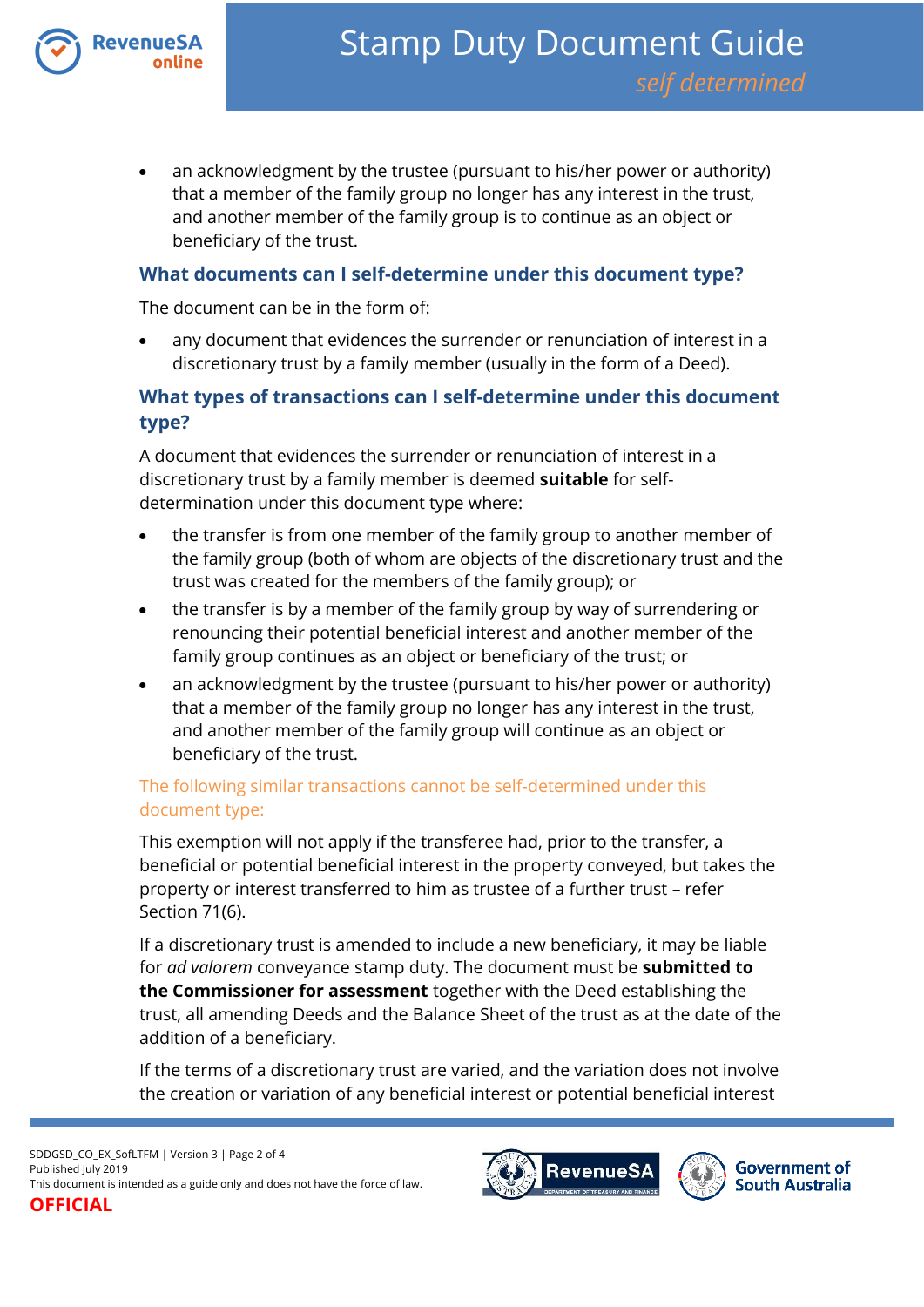

in the property subject to the trust, the document is not subject to *ad valorem*  duty pursuant to Section 71(5)(i) and the document varying the trust is selfdetermined under the document type:

### [Exemptions | Deed](https://www.revenuesa.sa.gov.au/stampduty/stamp-duty-document-guide/self-determined/exemptions/sddgsd_ex_d)

Some examples of variations to a trust that do not attract *ad valorem* voluntary conveyance stamp duty are:

- a change to the name of the trust;
- a change to the appointer of the trust;
- a change to the vesting date; or
- banking amendments to the trust.

# **What evidence do I need to retain for audit purposes?**

For audit purposes, you will need to retain the following documentation either in paper form or electronic form:

- a copy of the documents;
- a copy of the Deed establishing the family trust;
- evidence that a stamp duty determination has been made (i.e. Certificate of Stamp Duty, Document ID or stamped document) ; and
- a copy of the renunciation document.

# **What Section(s) of the** *Stamp Duties Act 1923* **applies?**

Schedule 2, Part 2, General Exemption 29

## **What stamp duty is payable on this document?**

This document is exempt from stamp duty.

## **Examples**

Renunciation of interest in a Family Discretionary Trust to a family member

Tom no longer wants to be an object of a trust. He executes a Deed renouncing his potential interest in favour of the other objects of the trust who are members of his family group.

As the above requirements of Section 71(5)(g) have been satisfied, the Deed is exempt from *ad valorem* voluntary conveyance stamp duty and the deed is self-determined under this document type as **Exempt**.